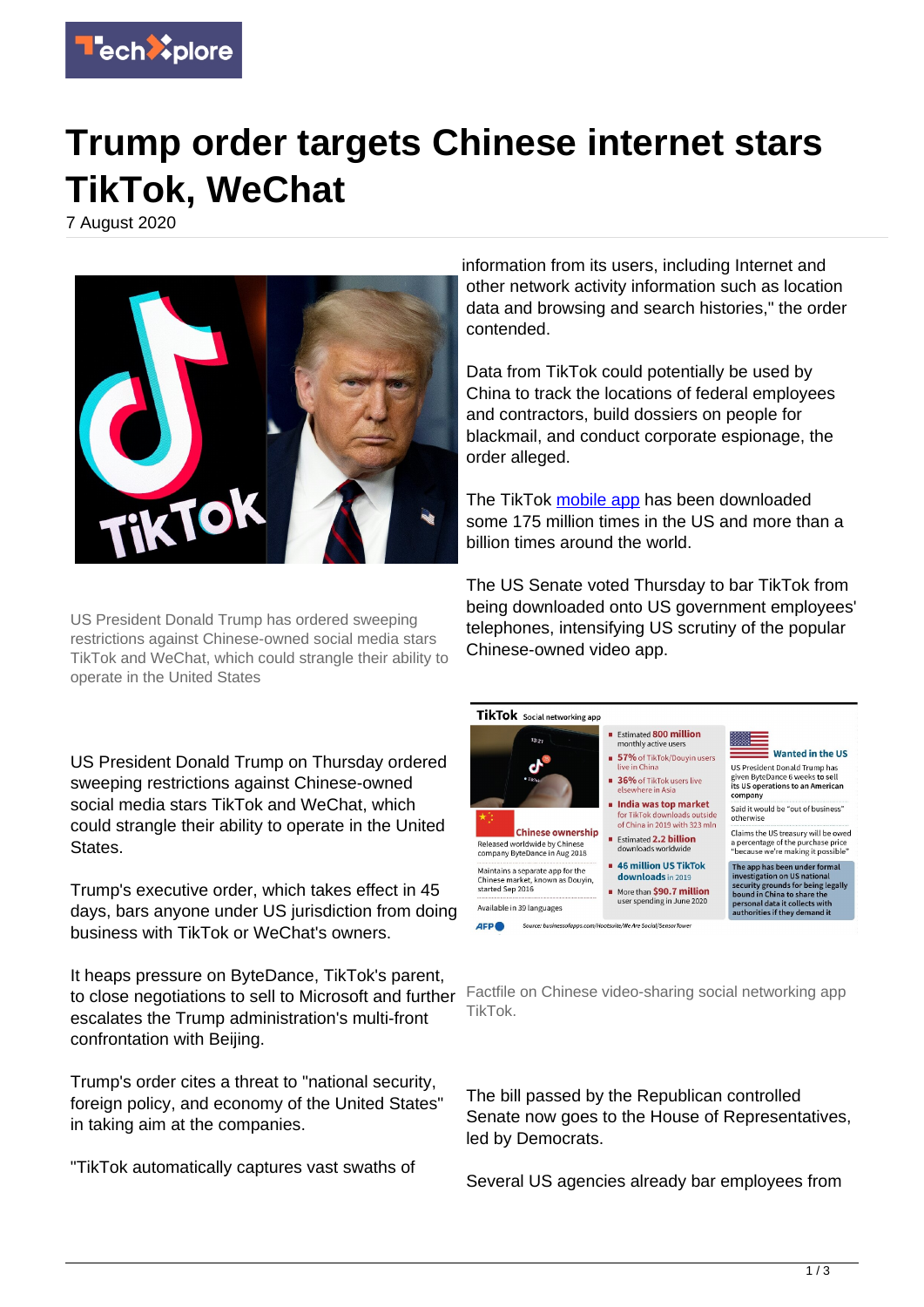

downloading TikTok onto their phones.

Trump and other officials have argued the app could be used for Chinese espionage, a claim repeatedly denied by TikTok, which does not operate within China.

Trump, who has locked horns with China on a range of issues including trade and the coronavirus user data that could then exploited by the Chinese pandemic, has set a deadline of mid-September for government but provided no evidence that is TikTok to be acquired by a US firm or be banned in happening. the United States.

Microsoft has expanded its talks on TikTok to a potential deal that would include buying the global operations of the fast-growing video-sharing app, the Financial Times reported Thursday.

Microsoft declined to comment on the report, after previously disclosing it was considering a deal for TikTok operations in the US, Canada, Australia and New Zealand.

TikTok's kaleidoscopic feeds of short video clips feature everything from hair dye tutorials to dance routines and jokes about daily life.



Trump's executive order, which takes effect in 45 days, bars anyone under US jurisdiction from doing business with TikTok or WeChat's owners

The company on Thursday announced plans for its first data center for European users, to be set up in

Ireland.

WeChat is a messaging, social media, and electronic payment platform owned by TenCent Holdings and is reported to have more than a billion users.

Trump's order contended that WeChat captures

"WeChat captures the personal and proprietary information of Chinese nationals visiting the United States," the order read.

"Thereby allowing the Chinese Communist Party a mechanism for keeping tabs on Chinese citizens who may be enjoying the benefits of a free society for the first time in their lives."

© 2020 AFP